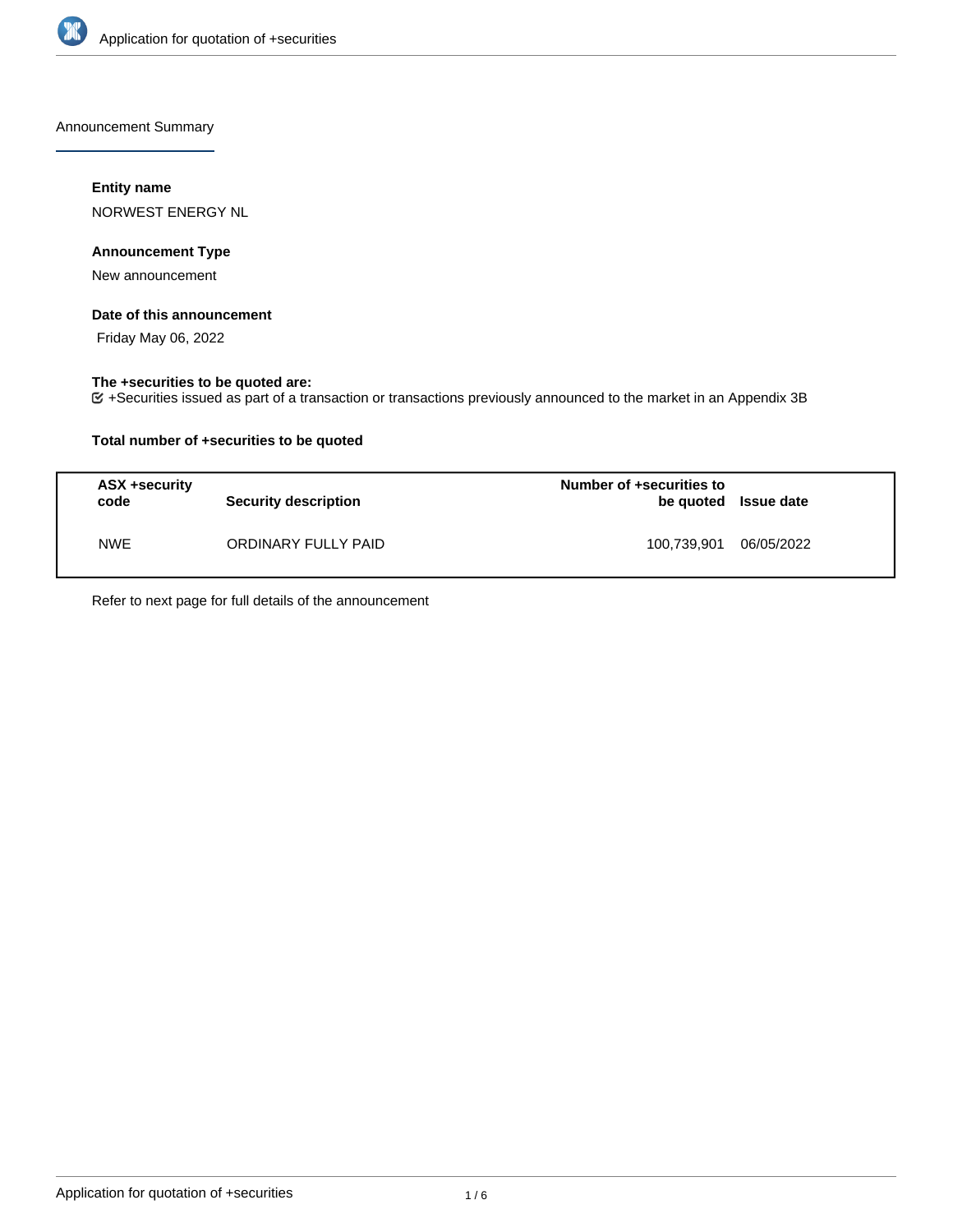

Part 1 - Entity and announcement details

## **1.1 Name of entity**

NORWEST ENERGY NL

We (the entity named above) apply for +quotation of the following +securities and agree to the matters set out in Appendix 2A of the ASX Listing Rules.

**1.2 Registered number type** ABN

**Registration number** 65078301505

**1.3 ASX issuer code** NWE

**1.4 The announcement is**

New announcement

### **1.5 Date of this announcement**

6/5/2022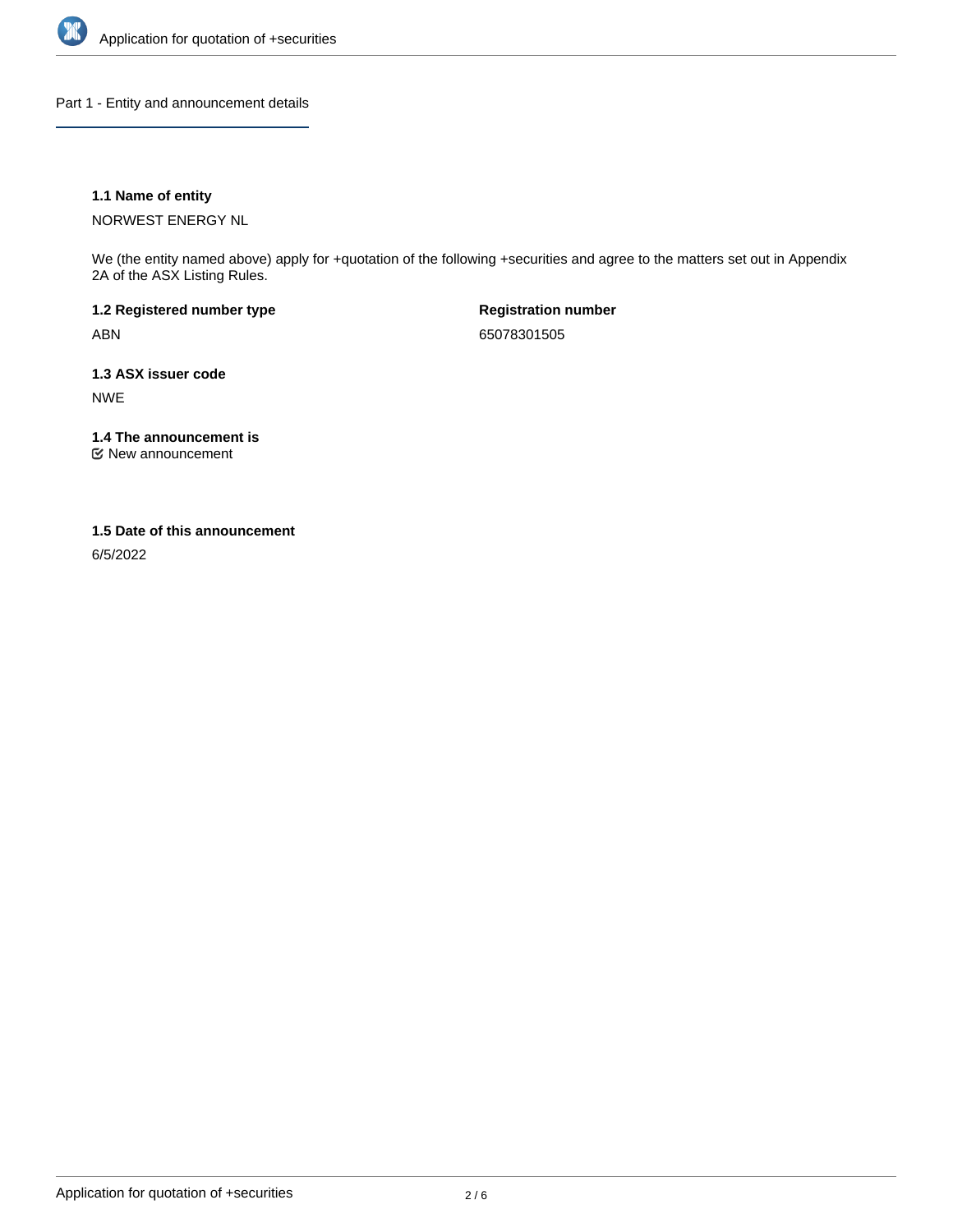

## Part 2 - Type of Issue

#### **2.1 The +securities to be quoted are:**

+Securities issued as part of a transaction or transactions previously announced to the market in an Appendix 3B

### **Previous Appendix 3B details:**

| <b>Announcement Date and</b><br>Time | <b>Announcement Title</b>                          | Selected Appendix 3B to submit quotation<br>reauest          |
|--------------------------------------|----------------------------------------------------|--------------------------------------------------------------|
| 06-Apr-2022 08:59                    | New - Proposed issue of securities -<br><b>NWE</b> | An offer of +securities under a +securities<br>purchase plan |

**2.3a.2 Are there any further issues of +securities yet to take place to complete the transaction(s) referred to in the Appendix 3B?**

No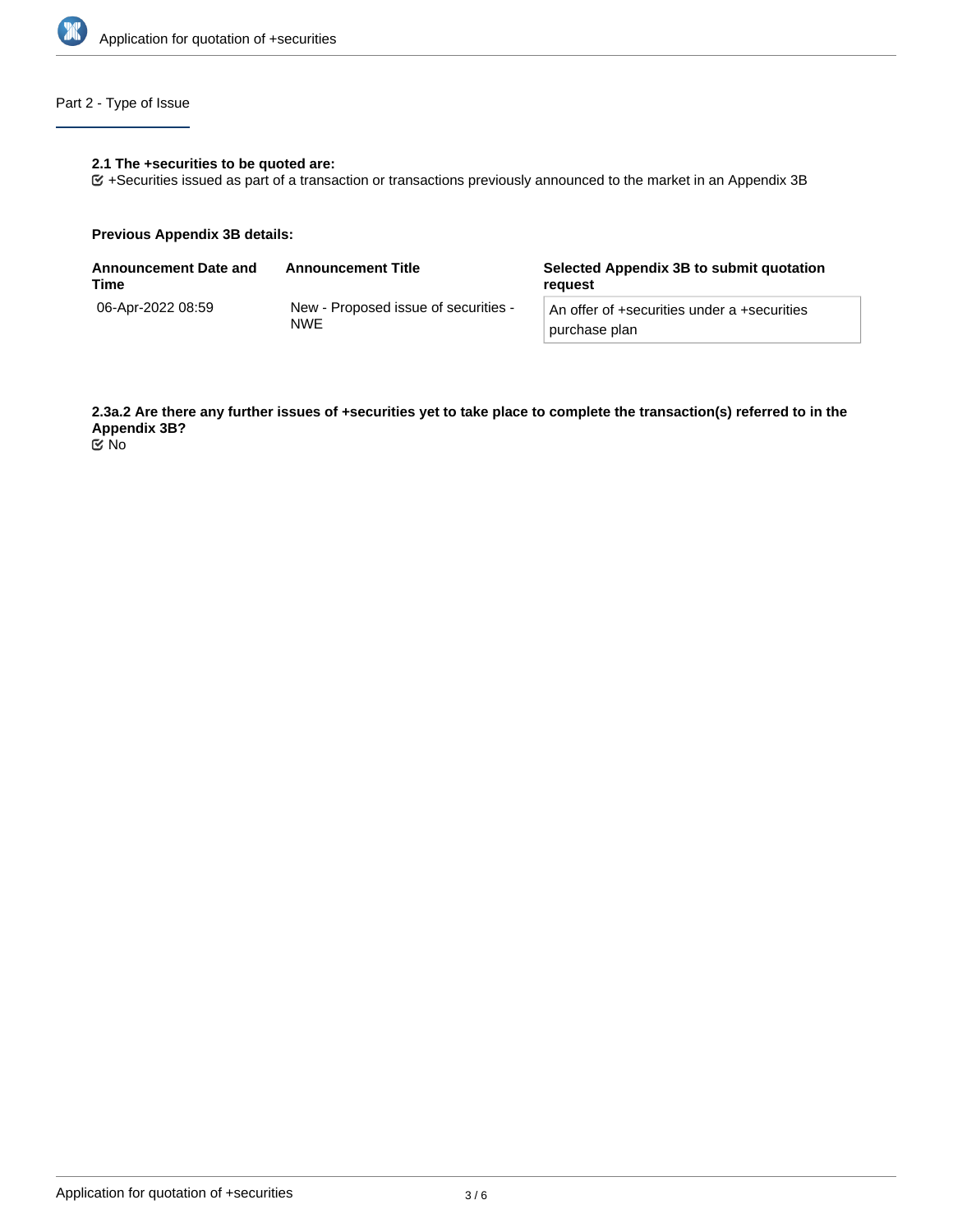

Part 3A - number and type of +securities to be quoted where issue has previously been notified to ASX in an Appendix 3B

## Corporate Action Component Detail

## **ASX +security code and description**

NWE : ORDINARY FULLY PAID

**Issue date**

6/5/2022

Distribution Schedule

**Provide a distribution schedule for the new +securities according to the categories set out in the left hand column including the number of recipients and the total percentage of the new +securities held by the recipients in each category.**

| Number of +securities held | Number of holders | Total percentage of +securities held<br>For example, to enter a value of 50%<br>please input as 50.00 |
|----------------------------|-------------------|-------------------------------------------------------------------------------------------------------|
| $1 - 1,000$                |                   | %                                                                                                     |
| $1,001 - 5,000$            |                   | %                                                                                                     |
| $5,001 - 10,000$           |                   | %                                                                                                     |
| 10,001 - 100,000           |                   | $\%$                                                                                                  |
| 100,001 and over           | 249               | 1.50 %                                                                                                |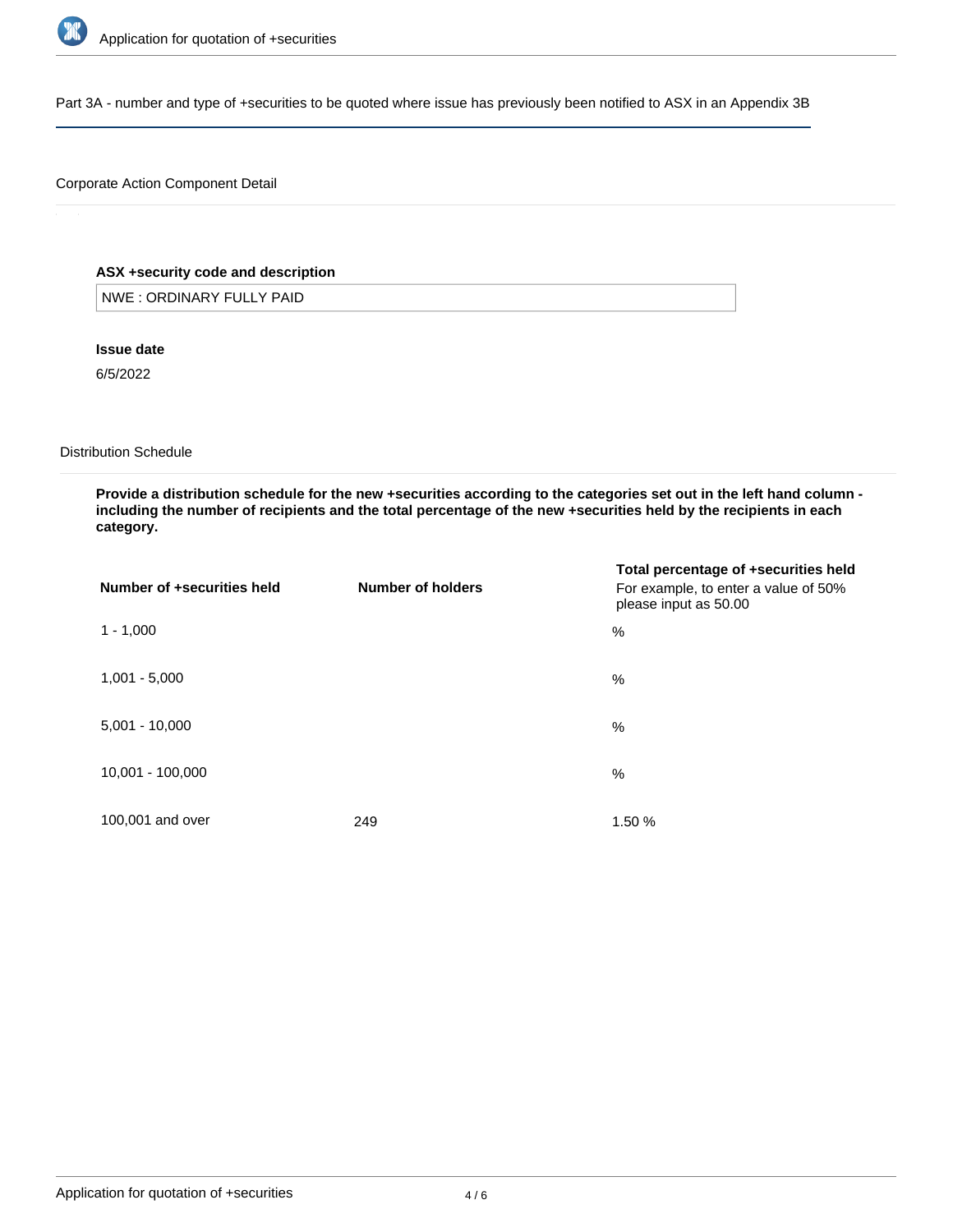

Issue details

# **Number of +securities to be quoted**

100,739,901

# **Issue currency**

**Issue price or consideration per +security**

AUD - Australian Dollar

AUD 0.03300000

**Any other information the entity wishes to provide about the +securities to be quoted**